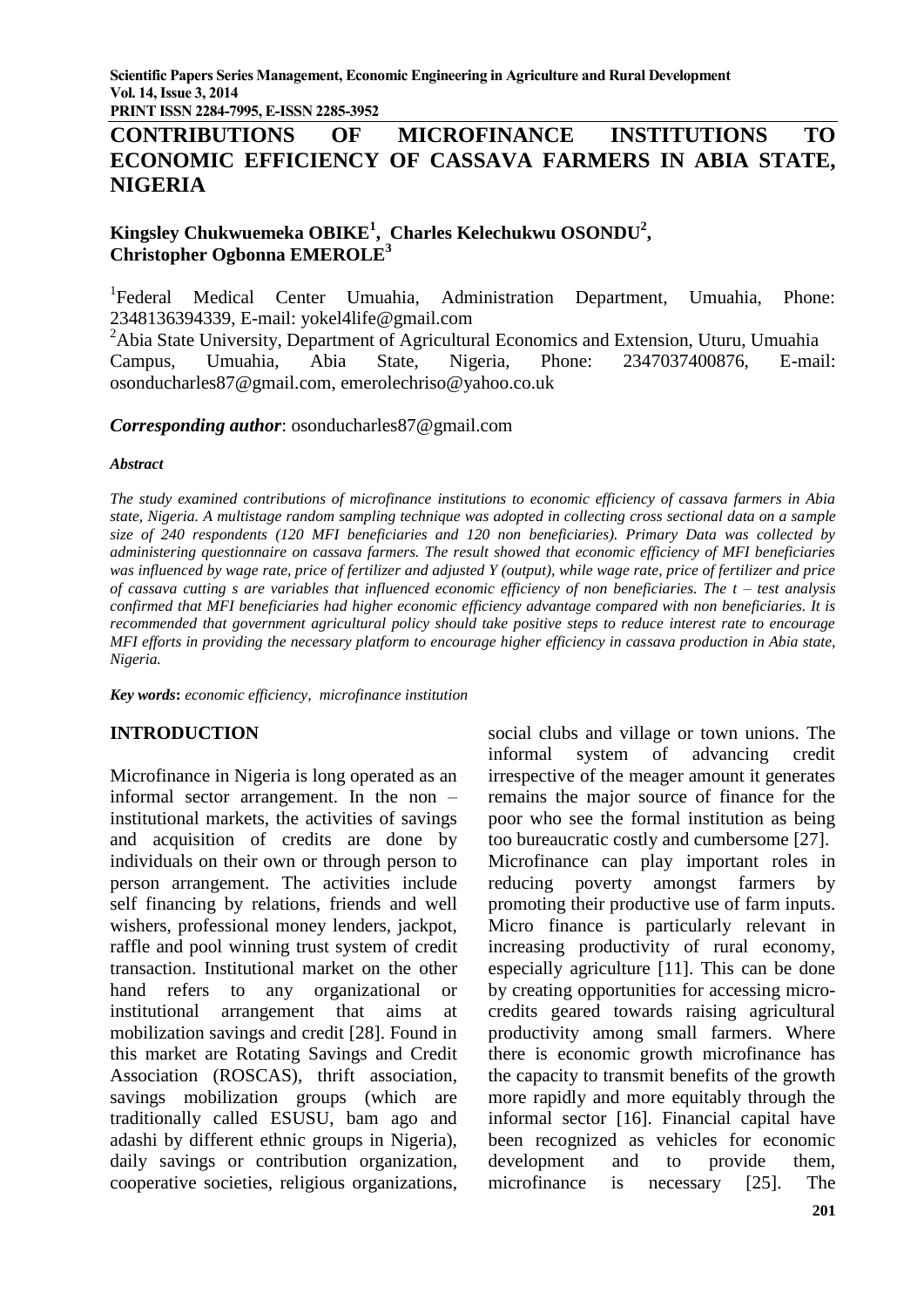**PRINT ISSN 2284-7995, E-ISSN 2285-3952** 

prominence of microfinance is built on the fact that it encourages diversified agriculture which stabilizes and perhaps increases size of farm operations and resource productivity.

In Abia state there is paucity of microfinance groups in the rural areas [1], or where they are present, their services to farmers cannot be ascertained as farmers productivity remains low [26]. Increase in productivity is directly related to production efficiency arising from not only the optimal combination of farm inputs but also from the state of credit availability [4; 5]. It is therefore necessary to ascertain the contribution of microfinance to economic efficiency of food crops especially cassava because of the economic advantage it has in the agricultural sector. Determining the efficiency of farmers according to [31] is very important from policy perspective. This is because in an economy where new and improved technologies are lacking, efficiency study can show the possibilities of raising productivity by improving efficiency without increasing the resource base or developing new technologies. Such studies will as well help to determine the under utilization or over utilization of factor inputs. Gains in efficiency of agricultural production, according to [16] are viewed as being necessary for economic growth and rural poverty alleviation.

Since Microfinance has remained strategic in financing the rural poor [9]. It has become necessary to evaluate the effect of microfinance on farmers who produce staple foods such as cassava. Some important natural and socio economic variables of farmers and microfinance institutions vary over time and geographic location. It is therefore necessary to periodically verify the performance of microfinance institutions with a view to revealing their strength and weaknesses as to remedy and reposition them for effective performance. This in turn will suggest ways for efficient delivery of services to farmers that guarantee improved productivity. Bio – fuel from cassava (as a raw material) seems to be the choice of many nations [15]. It is therefore important to improve the financing of the many small holder cassava producers for food and alternative uses.

Early studies on efficiency by [14] focused primarily on efficiency using deterministic production function with parameters computed using mathematical programming techniques [19]. They however noted that the approach had inherent limitations of the statistical interpretation of parameters estimating efficiency due to inadequate characteristics of the assumed error term. The stochastic frontier approach developed independently by [2; 21] overcame this deficiency and this model as used in this study has been used in determining farm level economic efficiency with cross sectional data [17]. The study objective was to determine the difference between the economic efficiencies of cassava farmers who are beneficiaries and non beneficiaries of MFI.

**Theoretical framework**.The flexibility and ability to closely marry economic concepts with modeling reality has made stochastic frontier very popular. According to [14], Technical Efficiency (TE) is associated with the ability of a firm to produce on the Isoquant frontier, while Allocative Efficiency (AE) refers to the ability of a firm to produce at a given level of output using the cost minimizing input ratios. Economic Efficiency (EE) is the capacity of a firm to produce a predetermined quantity of output at a minimum cost for a given level of technology [7]. Farrell's methodology had been applied widely, while undergoing many refinements and improvements. And of such improvement is the development of stochastic frontier model which enable one to measure a firm's level of technical and economic efficiency using maximum likelihood estimate (a corrected form of ordinary least square – COLS). [2; 21] were first to propose stochastic frontier production function and since then a lot of modification had been made to stochastic frontier analysis. The model used in this paper is based on the one proposed by [6] in which the stochastic frontier specification incorporates models for the technical inefficiencies effects and simultaneous estimate all the parameters involved in the production and cost function model. Following the pioneering but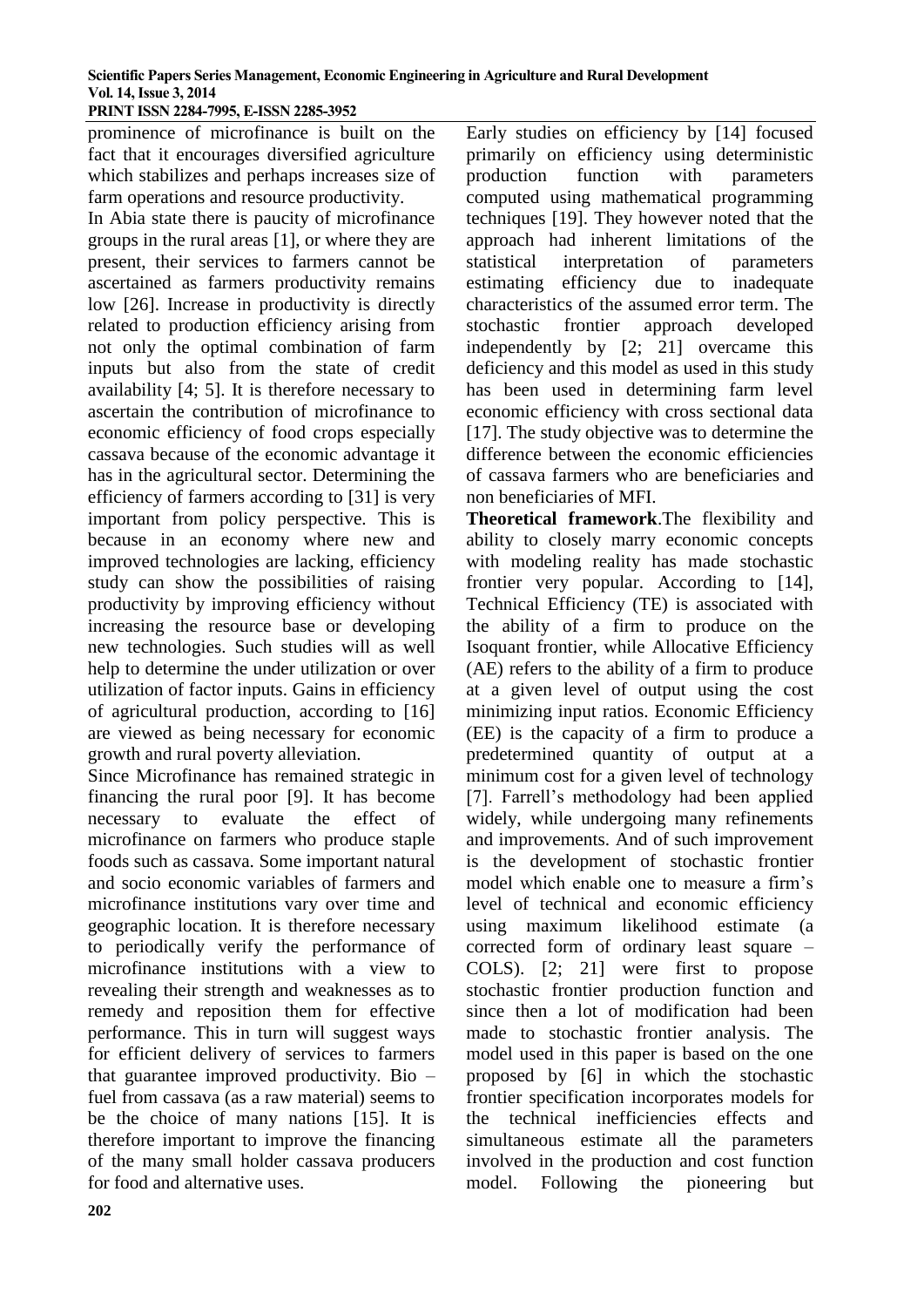independent works by [2; 6]. The stochastic frontier production function can be written as  $Yi = F (Xi; \beta) exp(Vi - Ui)$   $i = 1, 2, \dots n$  $\ldots$ eqn  $(1)$ 

where Yi represents the value of output, which is measured in  $(\mathbb{H})$ ; Xi represents the quantity of input used in the production. The Vi<sup>'s</sup> are assumed to be independent and identically distributed random errors, having normal N  $(O, \sigma^{\vee 2})$  distribution and independent of the Ui<sup>'s</sup>. The Ui<sup>'s</sup>are technical inefficiency effects, which are assumed to be non – negative truncation of the half normal distribution N (O,  $\sigma^{u2}$ ). The technical efficiency of individual farmers is defined in terms of the ratio of observed output to the corresponding frontiers output, conditional on the level of input used by the farmers. Hence the technical efficiency of the frontiers output, conditional on the level of input used by the farmers. Hence the technical efficiency of the farmer can be expressed as:

TE = Yi / Yi<sup>\*</sup> = f (Xi:β) exp (Vi – Ui) / f(Xi; $\beta$ ) expVi = exp(-Ui) ...eqn(2)

Where  $Y_i$  is the observed output and  $Y^*$  is the frontiers output. The TE ranges between 0 and 1 that is od" Ted" 1. The corresponding cost frontier of cob – Douglas functional form which is the basis of estimating the economic efficiencies of farmers is specified as follows: Ci = g(Pi; $\alpha$ ) exp (Vi + Ui) i = 1,2...n  $...eqn(3)$ 

where Ci represents the total input cost of the ith farmer; g is a suitable function such as the cob –Douglas function; Pi represents input prices employed by the ith farm production and measured in naira( $\mathbb{N}$ );  $\alpha$  is the parameter to be estimated;  $Vi^s$  and  $Ui^s$  are random errors and assumed to be independent and identically distributed truncations (at zero) of the N ( $\mu_i$ ,  $\sigma^2$ ) distribution.  $\mu_i$  provides information on the level of allocative efficiency of the ith farmer. The allocative efficiency of individual farmer is defined in terms of the ratio of the predicted minimum cost (Ci<sup>\*</sup>) to observed cost (Ci) that is  $AEi =$  $Ci^*/-Ci = exp(-\mu_i)$ . Hence allocative efficiency ranges between zero and one also.

## **MATERIALS AND METHODS**

This study was carried out in Abia State Nigeria. Abia is a state located in the South Eastern zone of Nigeria. The state was chosen for the study because of its agrarian disposition and endowment in food crop production. The state is endowed with land suitable for growth of various tropical crops including cassava. In the state it has been observed that major Clients of Microfinance Institutions (CMFI) are mostly cassava farmers [1]. The climate is essentially tropical humid with average annual rainfall of 229.20mm distributed evenly throughout its wet season, which covers a period of seven months (April to October).Diurnal temperature varies between  $27^0C$  and  $31.9^0C$ . Its annual rainfall range is 1500-2600mm on a mean elevation of 122m above sea level [24]. Abia state is located between longitudes  $7<sup>0</sup>$ 23' E and  $8^{\circ}$  02' E and latitudes  $5^{\circ}47'$  N and  $6<sup>0</sup>12$ ' N [23]. It is bounded by Enugu state in the North, Rivers state in the South, Akwa Ibom and Cross River states in the East and Imo State in the West.

Abia state was created on  $22<sup>nd</sup>$  August, 1991 out of the then Imo state and has its capital at Umuahia. The state covers a total land area of 7677.20 square kilometers, with a total population of 2,833,999 persons made up of 1,434,193 or 55.0% males and 1,399,806 or 45.0 % females [22]. The state has 17 Local Government Areas (LGAs) clustered in three 3 agricultural zones namely Aba, Ohafia and Umuahia zones. The constituent LGAs of the zones are as follows:

1.Ohafia Agricultural Zone: Arochukwu, Bende, Isuikwuato,Ohafia and Umunneochi Local Government Areas.

2.Umuahia Agricultural Zone: Ikwuano, Isiala-Ngwa South, Isiala- Ngwa North, Umuahia North, Umuahia South Local Government Areas and Osisioma Ngwa.

3.Aba Agricultural Zone: Aba North, Aba South, Obingwa, Ugwunagbo, Ukwa East and Ukwa West Local Government Areas.

About Seventy five percent (75.0%) of the state population live in rural areas and engage in agricultural production [13] producing food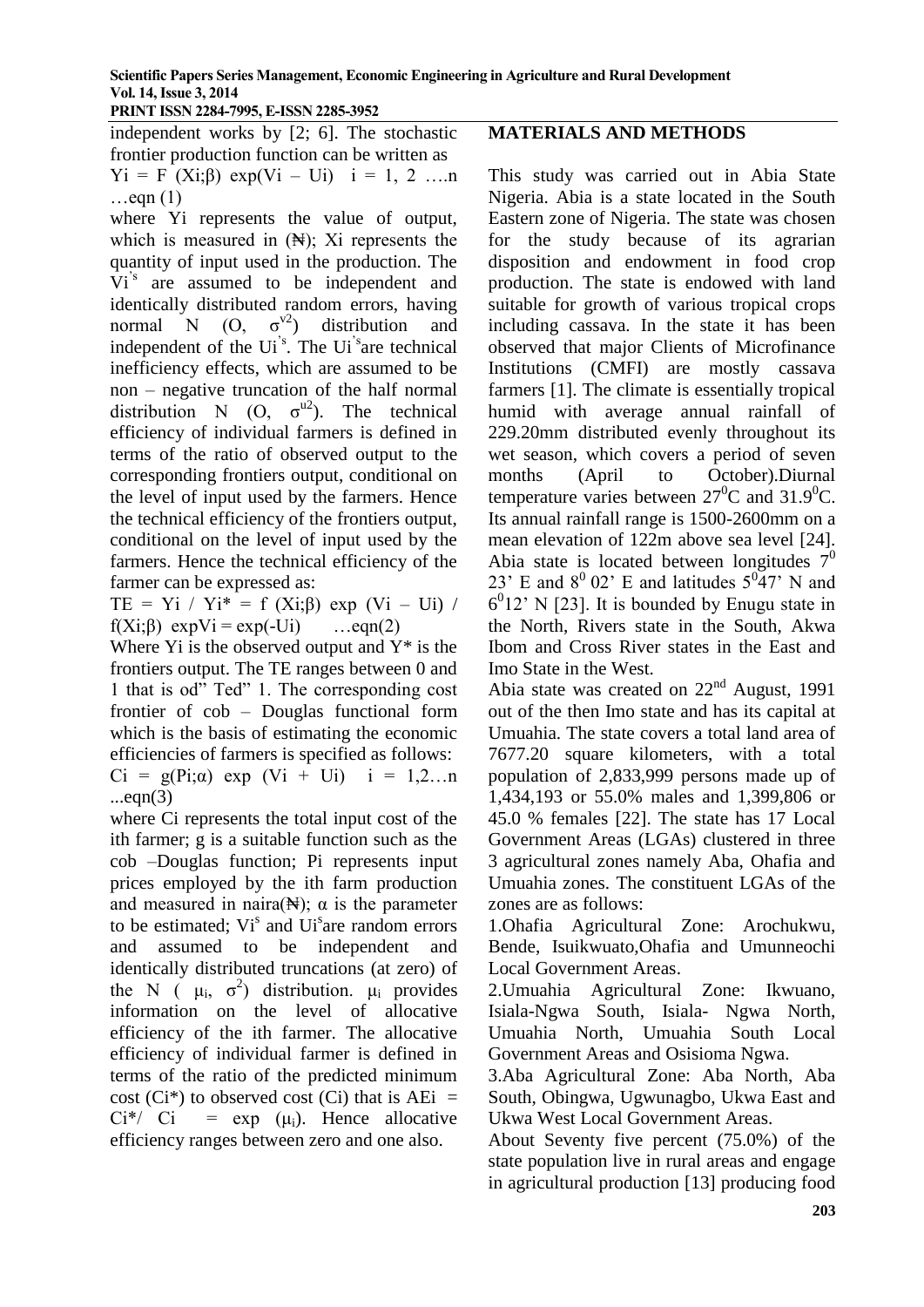**PRINT ISSN 2284-7995, E-ISSN 2285-3952** 

crops which include Cassava, Yam, Rice, Plantains, Maize, Melon, Pepper, and vegetables. Some cash crops grown in the state include Cocoa, Rubber, Cashew and Oil Palm [1].

# **Sampling Technique**

This study adopted multi- stage random sampling method in selecting the respondents for the survey. First, random sampling method was adopted in selecting two (2) Local Government Areas (L.G.As) from each of the three (3) agricultural zones. From Ohafia zone (Ohafia LGA, Bende LGA), From Umuahia zone (Umuahia LGA, Isiala Ngwa South LGA) and from Aba zone (Ukwa East LGA, Ugwunabo LGA). This gave a total of six (6) local government areas.

The list of all Microfinance Institutions was obtained from each local government area office. The composite formed a sampling frame used in selecting MFIs (banks). A simple random sampling was used in selecting three (3) MFIs from each of the six Local Government Area selected. Thus a total sample of 18 MFIs were selected and involved in the study. These MFIs are as follows: from Ohafia zone- Ohafia Microfinance Bank (MFB), Arochukwu MFB, Abiriba MFB, Uzuakoli MFB, Umuneochi MFB and Abia State University MFB; from Umuahia zone central, Umuchukwu MFB, Decency MFB, Ovuma MFB, Ohha MFB, Chibueze MFB and LAPO MFB. While from Aba zone we chose Ukwa MFB, Ecosal MFB, Easygate MFB, Ugwu MFB, Swift MFB and Umuike MFB.

The list of small scale cassava farmers who are beneficiaries of services of MFIs was obtained from the chosen MFIs through the assistance of the MFB managers. This formed a sample frame for a simple random selection of credit beneficiaries of MFIs credit. Six cassava farmers were randomly selected equally from each MFIs this gave one hundred and eight (108) cassava farmers MFI loan beneficiaries. Cassava farmer Non – beneficiaries in the selected local government areas were listed with the assistance of Abia ADP staff in the agricultural zones. This second list was subjected to Simple Random

Sampling (SRS) and one hundred and twenty (120) cassava farmer non beneficiaries of micro finance institution loan were also randomly selected from the composite sampling frame provided by the MFIs and ADP offices in each of the agricultural zones. This gave a sample of 240 farmer MFI loan beneficiaries and non beneficiaries in the state. The non beneficiaries were included in the analysis to serve as control group for meaningful comparison.

### **Data Collection**

Data for this study was obtained from primary source. Primary data was collected through field survey using a pre- tested structured questionnaire. The researcher with the help of some extension staff of the ADP administered the questionnaire in the 3 agricultural zones of the state. In addition 8 enumerators who are indigenes of the areas were trained and assisted in data collection.

Cross sectional socio-economic survey was conducted on the selected cassava farmers ((both beneficiaries and non beneficiaries of MFI loans). Information collected included volume of loans received from microfinance banks in naira, volume of deposits (savings) made in microfinance banks in naira, number of training and advisory services received, access to information and technology services rendered by microfinance banks to the farmers, amount of microcredit used for cassava production, microcredit processing periods, microcredit processing cost, interest rate, total amount of loan repaid, amount of microcredit diverted to other uses as well as problems encountered in cassava production, output of cassava in kg, the cassava cultivated area of the land (hectares), total labour (household/hired labour) used in man-days, fertilizer used in kg ( or bags i.e. 50kg/bag), value of other agrochemicals used ( naira); and some farmer specific variables like household size, educational status of the household head, experience of the head of cassava farmer household in years among others.

#### **Model Specification**

The study used the stochastic frontier regression model following maximum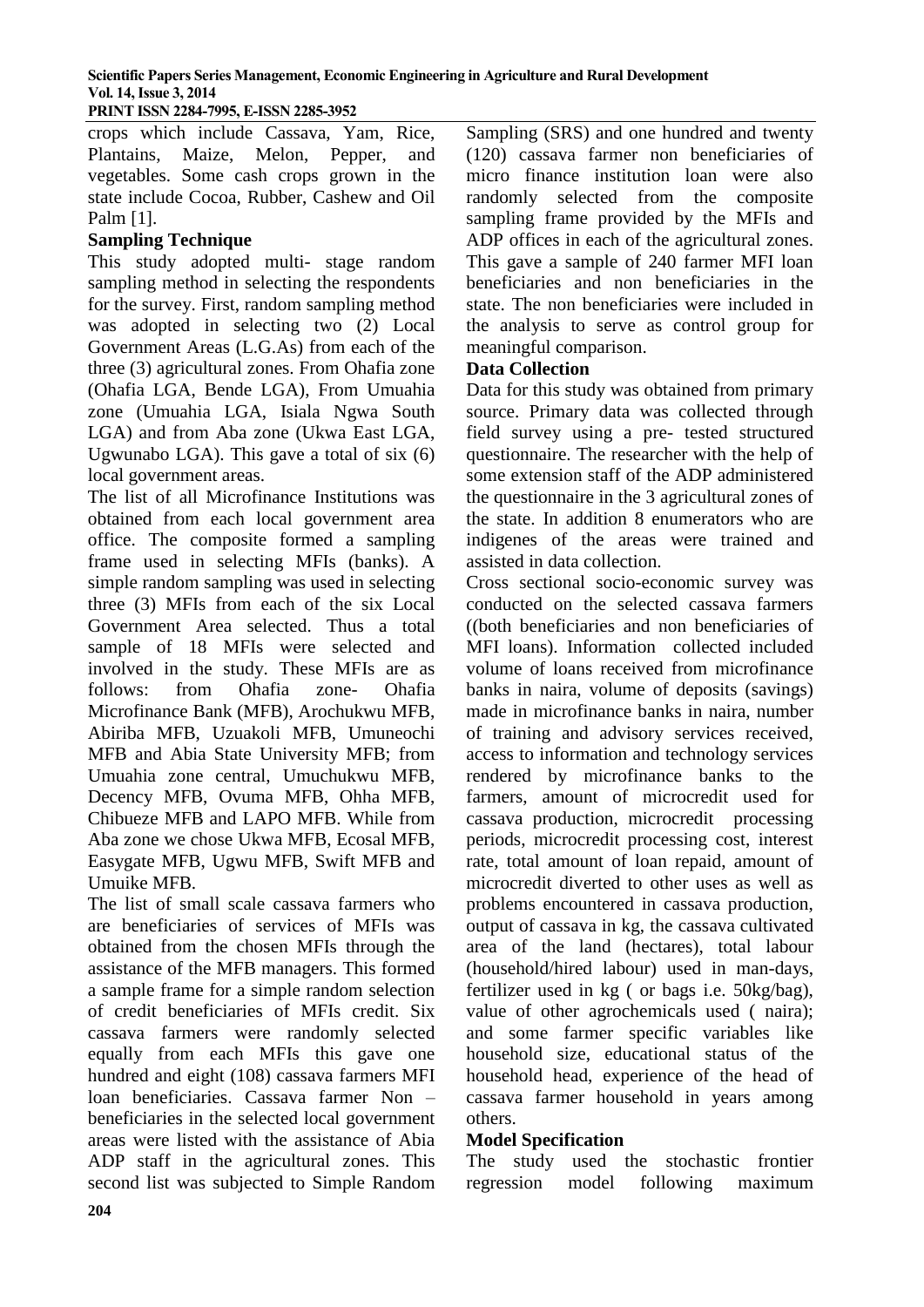**Scientific Papers Series Management, Economic Engineering in Agriculture and Rural Development Vol. 14, Issue 3, 2014**

#### **PRINT ISSN 2284-7995, E-ISSN 2285-3952**

likelihood approach, and the Cobb Douglas functional form in particular; t test and the test of difference between means of factors. The model to be chosen allowed for the test of the presence of technical efficiency while accepting random shocks.

The stochastic frontier production function according to [10] is stated as follows:

$$
Y_i = X_i, \quad \beta^+ \quad (V_i \quad - \quad U_i) \quad , \dots \dots \dots \dots \quad (1)
$$

where:

 $Y_i$  = the logarithm of the cassava output of the i<sup>th</sup> farmer;

 $X_i$  = Vector of (transformed input quantity) of the i<sup>th</sup> farmer;

 $β = Vector of unknown parameters estimates;$ 

 $V_i$ = is the usual symmetric noise associated

with random variable which are not under the control of the farmer (such as rainfall, natural hazards) and which are assumed to be iid~N (O,  $\sigma_v^2$ ) and independent of the U<sub>i</sub>, which refers to negative random variables assumed to account for the technical inefficiency in cassava production and often assumed to be iid~ N (O,  $\sigma_v^2$ ).

The parameters estimate (β) and the variance of the parameters in term of

 $\delta^2 = \delta v^2 + \delta u^2$  and  $\gamma = \delta u^2 / \delta^2$  would be obtained through a maximum likelihood estimation procedure.

The Cobb Douglas logarithm model for clients of microfinance institution (CMFI) that was estimated in this study is defined as follows:

$$
InY_i = \beta_0 + \sum_{j=1}^4 \beta_j InX_i + \sum_{i \ge j=1}^4 \sum_k \beta_j kInXj_i InXk_i + (V_i - U_i)
$$
 [12]... (2)

where:

lnY = Natural logarithm of Quantity of cassava harvested by farmer (kg);

 $lnX_1$  = Natural logarithm of Total land area planted with cassava (ha);

 $ln X_2$  =Natural logarithm of Total labour (household and non- household) used in cassava production (man days);

 $lnX_3$  = Natural logarithm of Quantity of fertilizer used on farm (kg);

 $lnX_4$  =Natural logarithm of Cassava stems planted (in bundles); A bundle of cassava

 stems (equivalent to 50 cassava stems);  $lnX_5$  = Natural logarithm of Amount of borrowed funds invested (N)

Technical efficiency determinant model for **CMFI** 

$$
\mu_i = \delta_0 + \sum_{j=1}^{11} \delta_j M_{ji} \qquad \qquad \ldots (3)
$$

where:

δs are unknown scalar parameters to be estimated;

 $M_1$  = Total amount of micro loan used in cassava production (Naira);

 $M<sub>2</sub>$  =Total amount of deposits (mobilized savings + equity contribution) used in cassava production (Naira);

 $M_3$  = Training and advisory services (Number of times);

 $M_4$  = Membership of group / co operative (number of groups to which farmer belongs);

 $M_5$  = Access to insurance policy (1 for access to insurance policy, otherwise=0);

 $M_6$  = Microfinance access (accessed=1, otherwise=0);

 $M_7$  = Age of the household head (years);

 $M_8$  = Household size (in number);

 $M<sub>9</sub>$  = Experience of the head of household in cassava production (years);

 $M_{10}$  = Educational level of the head of household (years);

 $M_{11}$  = Health status of the household (1 for sick, 0 otherwise);

The technical inefficiency of individual farm was determined as ratio of the observed output (Yi) to the corresponding frontier output (Yi\*) given the available technology. That is,

$$
TE = Y_i / Y \qquad \qquad \dots (4)
$$

$$
= f (Xi, β) + exp (Vi – Ui)/f (Xi, β) + Vi ... (5)= exp (-Ui) such that 0 ≤ TE ≤ 1 ... (6)
$$

Estimates of the parameters for the stochastic frontier production function model was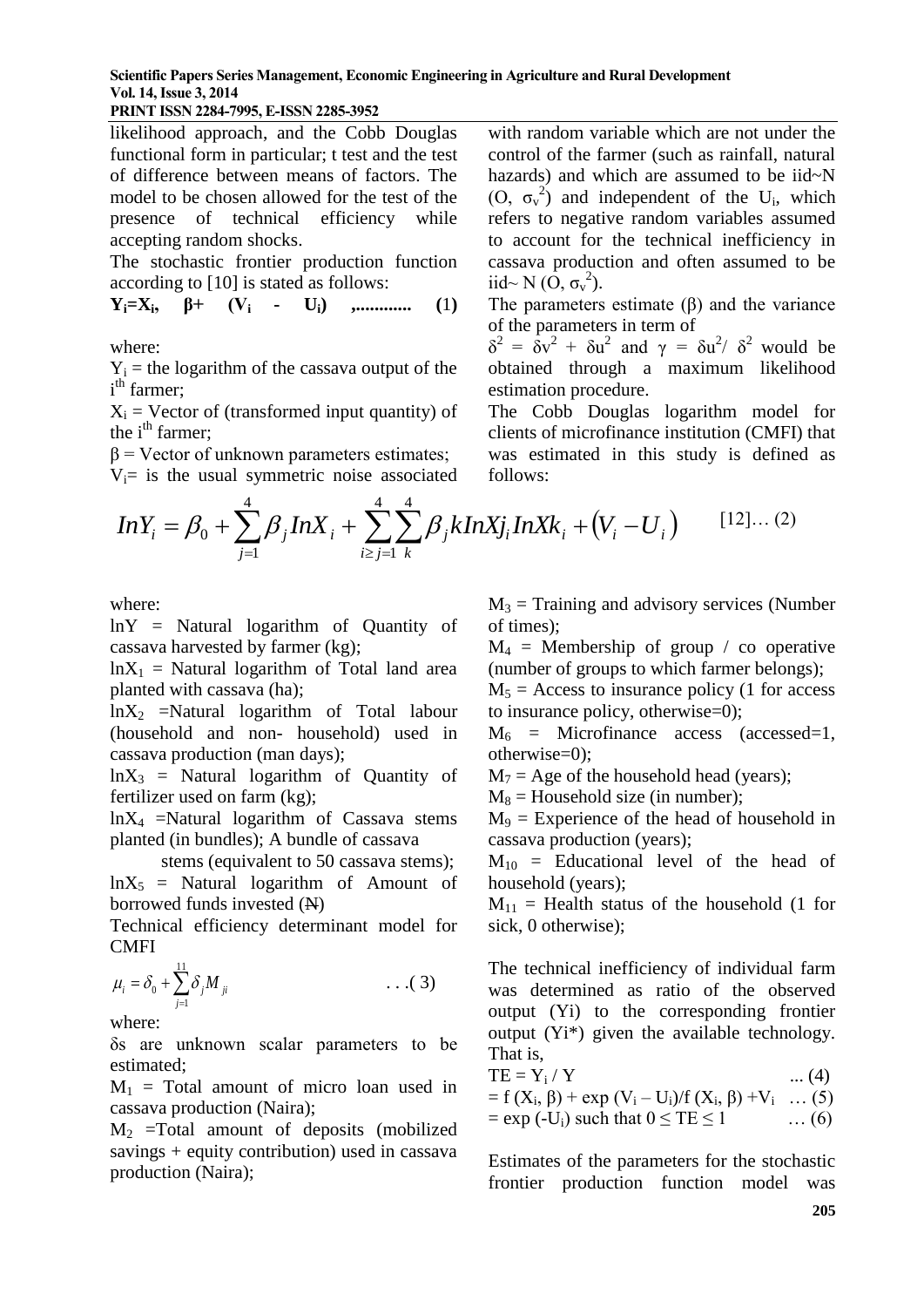#### **Scientific Papers Series Management, Economic Engineering in Agriculture and Rural Development Vol. 14, Issue 3, 2014 PRINT ISSN 2284-7995, E-ISSN 2285-3952**

obtained using the computer program, FRONTIER version 4.1, written by [10] in which the variance parameters are in terms of

$$
\sigma^2 = \sigma v^2 + \sigma u^2
$$
 and  $\gamma = \sigma u^2 / \sigma^2$ 

Tests of hypotheses for the parameter of the frontier model was carried out using the generalized likelihood ratio statistic, λ, defined as

$$
\lambda = -2\ln \tag{7}
$$

Where L(Ho) is the value of the likelihood function for the frontier model, in which the parameters that are stated by the appropriate hypothesis,  $H_0$ , will be imposed; and  $L(H_1)$  is the value of the likelihood function for the general frontier model.

The generalized likelihood ratio has approximately a chi-square (or mixed chi square) distribution. The degree of freedom was the number of restricted parameters which was equal to the difference between the parameters estimated under  $H_1$  and  $H_0$  if the null hypothesis is true. That is if the estimated chi-square is less than the table value, we accept  $H_0$  but reject if otherwise.

For Economic efficiency functional form, the stochastic frontier cost function is defined thus:

$$
C = F(Wi, Yi:\alpha) \exp Vi -Ui \ I = 1, 2...n
$$
 --- (8)

where:

 $C =$  Minimum cost associated with cassava production

 $W =$  Vector of Input prices

 $Y =$ Cassava output

 $\alpha$  = Vector of parameters

 $Vi$  –Ui = Composite error term

Substituting a farm's input prices and quantity of output in equation 9 yields the economically efficient input vectors. The cost measures can then be used to compute the economic efficiency indices.

Using Sheppard's Lemma the following equation was obtained

$$
\frac{\partial \mathbf{C}}{\partial \mathbf{P} \mathbf{i}} = X\mathbf{i}(W, Y; \boldsymbol{\alpha}) \tag{9}
$$

This is a system of minimum cost input demand equations [7]. Substituting a farm's input prices and quantity of output in equation (9) yields the economically efficient input vector Xc. With observed levels of output given, the corresponding technically and economically efficient costs of production was equal to Xii P and Xie, respectively. While the actual operating input combination of the farm was Xi P. The cost measures were used to compute the economic efficiency indices as follows:

$$
EE = (Xie.P)/(Xi.P) \t--- (10)
$$

However the efficient production was represented by an index value of 1.0 while the lower values indicated a greater degree of inefficiency. Using the method by [7] which was based on the work of [18], u was estimated as

E (*ui* /
$$
\varepsilon
$$
i) =  $\frac{6\lambda f^*}{(\varepsilon i \lambda) - \Sigma i \lambda}$  ....(11)  
1 + $\lambda^2$ 1 -F\*( $\varepsilon i \lambda$ )

where:

f\* (**εiλ/б**) and F\* (**εi λ**) are normal density and cumulative distribution functions respectively, **λ= бu / бv**

**ε**=  $V$ **i** -  $U$ **i** and When **εi**, **δ** and  $\lambda$  estimates, are replaced in equation (11), it provided estimates for *u* and *v*. The term V was symmetric error, which accounted for random variations in output due to factors beyond the control of the farmer e.g. weather, disease outbreaks, measurements errors, etc. The term *u* was a non negative random variables representing inefficiency in production relative to the stochastic frontier. The random error *v*i was assumed to be independent and identically distributed as  $N(o, \Box v2)$  random variables independent of the *u* is which are assumed to be non negative truncation of the  $N(o, \Box u2)$  distribution (i.e. half normal distribution) or have exponential.

In this study the empirical model for the Cobb –Douglas cost frontier function was thus:

 $lnC = \alpha_0 + \alpha_1 lnW_1 + \alpha_2 lnW_2 + \alpha_3 lnW_3 +$  $\alpha_4$ lnW<sub>4</sub> +  $\alpha_5$ lnW<sub>5</sub> + Vi - Ui -- (12) where:  $\text{Wo} = \text{Constant term}$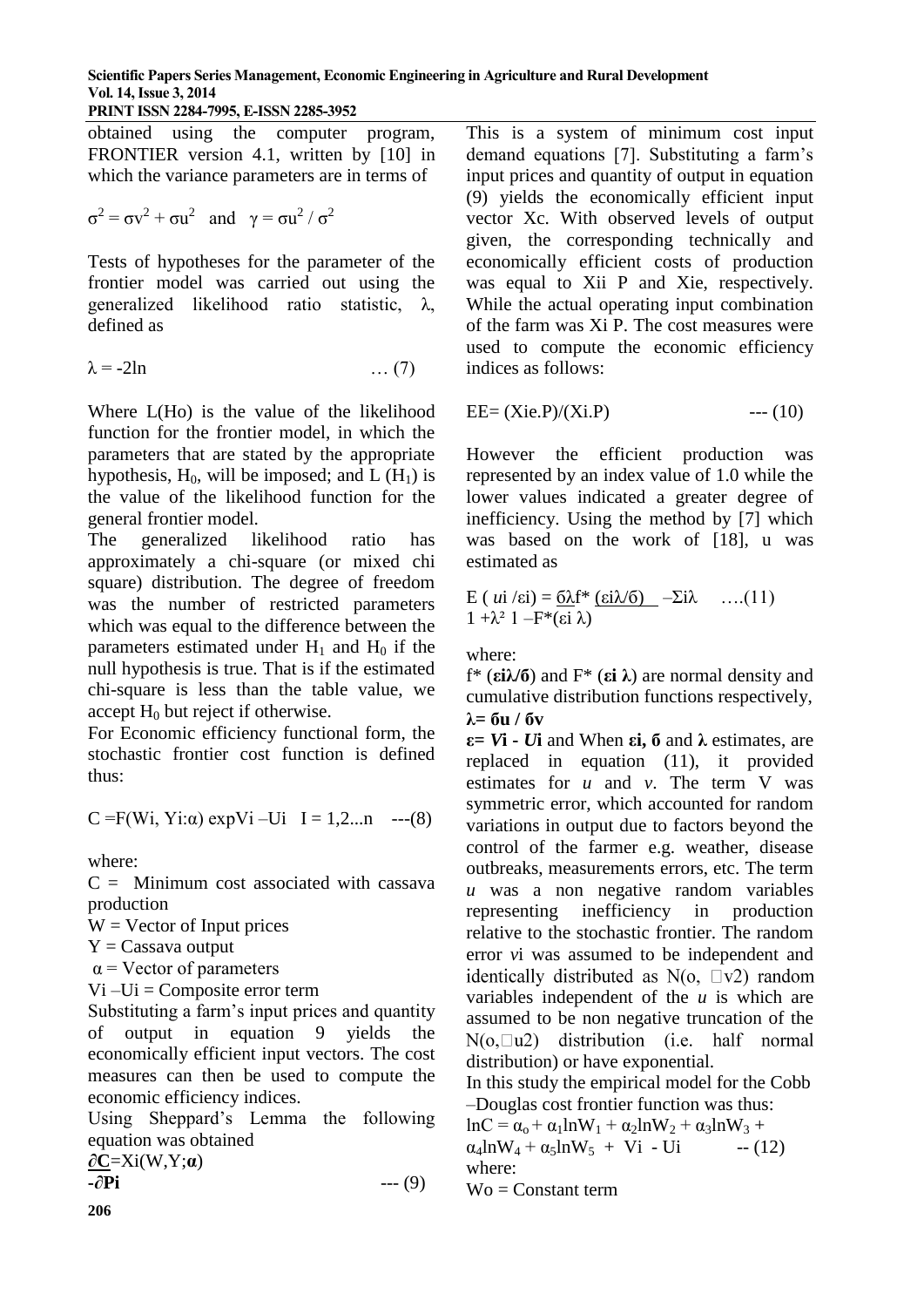#### **Scientific Papers Series Management, Economic Engineering in Agriculture and Rural Development Vol. 14, Issue 3, 2014 PRINT ISSN 2284-7995, E-ISSN 2285-3952**

| $W_1$ = Wage rate                      | RF  |
|----------------------------------------|-----|
| $W_2$ = Price of fertilizer            |     |
| $W_3$ = Land rent                      | So  |
| $W_4$ = Price of cassava cuttings      | mi  |
| $W_5 =$ Output $(Y^*)$                 | Th  |
| Using the same model for technical     | in  |
| inefficiency, and same parameter to be | va  |
| estimated.                             | pri |

Comparison was analyzed using paired t- test

### **RESULTS AND DISCUSSIONS**

#### **Sources of Economic Efficiency (MFI microcredit beneficiaries)**

The cob-Douglas cost frontier result presented Table 1.0 shows that the coefficient for riable inputs such as wage rate for labour, ice of fertilizer and adjusted Y (output) had the desired positive signs.

Table 1.Maximum Likelihood Estimates of Economic Efficiency of Cassava Farmer MFI Credit Beneficiaries by Stochastic Frontier Production Function

| <b>Variables of Cobb- Douglas Frontier Model</b> |                   | <b>Estimates</b>       |
|--------------------------------------------------|-------------------|------------------------|
|                                                  | <b>Parameters</b> | (MFI<br>microcredit    |
|                                                  |                   | <b>Beneficiaries</b> ) |
| Constant                                         | $\beta_0$         | 10.359***              |
|                                                  |                   | (23.549)               |
| Land rent for Area of land of cassava cultivated | $\beta_1$         | $-0.039$               |
|                                                  |                   | $(-1.029)$             |
| Wage rate for Labour used in cassava cultivation | $\beta_2$         | $0.073**$              |
|                                                  |                   | (2.131)                |
| Price of fertilizer                              | $\beta_3$         | $0.090***$             |
|                                                  |                   |                        |
|                                                  |                   | (2.925)                |
| Price of cassava cutting bundle                  | $\beta_4$         | $-0.301$               |
|                                                  |                   | $(-0.722)$             |
| Adjusted Y(Output)                               | $\beta_5$         | $0.142**$              |
|                                                  |                   | (2.529)                |
| <b>Inefficiency function</b>                     |                   |                        |
| Constant                                         | $\delta^0$        | 0.0386                 |
|                                                  |                   | (0.301)                |
| Total Microloan used $(M_1)$                     | $\delta^1$        | 2.569                  |
|                                                  |                   | $(3.423)$ ***          |
| Total amount of deposit $(M_2)$                  | $\delta^2$        | $-0.077**$             |
|                                                  |                   | $(-2.672)$             |
| Training and advisory service( $M_3$ )           | $\delta^3$        | $0.138***$             |
|                                                  |                   | (3.141)                |
| Membership of $group(M_4)$                       | $\delta^4$        | $-0.066$               |
|                                                  |                   | $(-0.812)$             |
| Access to Insurance $(M_5)$                      | $\delta^5$        | 0.199                  |
|                                                  |                   | (0.290)                |
| Level of microloan accessibility( $M_6$ )        | $\delta^6$        | $-2.780E - 05***$      |
|                                                  |                   | $(-7.776)$             |
| Age $(M_7)$                                      | $\delta^7$        | $-0.103$               |
|                                                  |                   | $(-0.721)$             |
| Household size $(M_8)$                           | $\delta^8$        | $-3.109E-06$           |
|                                                  |                   | $(-2.466)$             |
| Farming experience(M <sub>9</sub> )              | $\delta^9$        | 0.011                  |
|                                                  |                   | (0.030)                |
| Educational level( $M_{10}$ )                    | $\delta^{10}$     | 0.001                  |
|                                                  |                   | (0.033)                |
| Health Status( $M_{11}$ )                        | $\delta^{11}$     | $-0.792*$              |
|                                                  |                   | $(-1.934)$             |
|                                                  |                   |                        |
| <b>Diagnostic statistics</b>                     |                   |                        |
| Sigma - squared                                  | $r^2$             | $1.137***$             |
|                                                  |                   | (4.162)                |
| Gamma                                            | $\mathbb{R}$      | $0.990***$             |
|                                                  |                   |                        |
|                                                  |                   | (203.637)              |
| Log likelihood function                          | LLF               | $-26.739$              |
| Likelihood ratio test                            | <b>LRT</b>        | 136.609                |
| Mean technical efficiency                        | <b>MTE</b>        | 0.808                  |

Source: Field Survey, 2014.Figures in parenthesis are t - ratios

\*, \*\*, \*\*\* Significant at 10.0%, 5.0%, and 1.0% levels respectively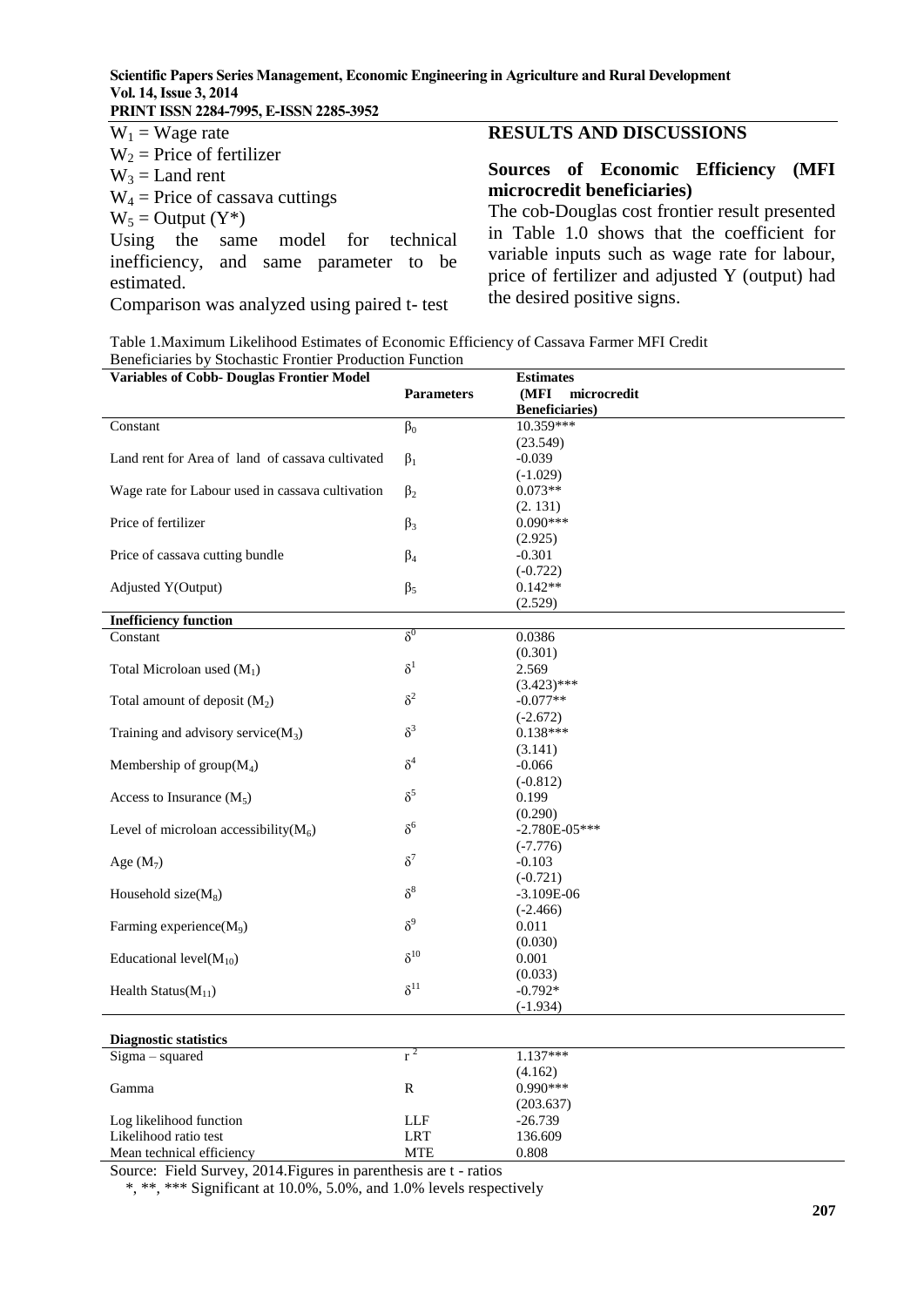**PRINT ISSN 2284-7995, E-ISSN 2285-3952** 

The coefficients for wage rate, price of fertilizer and adjusted Y (output) which were positive and significant at 5.0%, 1.0% and 5.0% levels of probability respectively implies that increasing the wage rate, price of fertilizer and adjusted Y (output) by 1.0% would increase total cost of production by 0.073, 0.090 and 0.142 respectively.

The value of these coefficients indicates the importance of these variables in the cost structure of the farmers.

The Inefficiency Model shows that the total microloan used and training/advisory services are negative and highly significant at 1.0% level of probability showing an indirect relationship with economic efficiency. This is however against *a priori* expectation which uphold that microloan and training/advisory services positively influence economic efficiency [12], this implies that microloan used and training /advisory services may not be regarded as a factor causing economic inefficiency in the study area. The coefficients for total amount of deposit, level of microloan access and health status were positive and significant at 5.0%, 1.0%, and 10.0% level of probability respectively indicating a direct relationship with economic efficiency. The volume of deposit made by farmers in a credit institution according to [29] have been shown to be a sure means to getting microcredit and as such can positively influence a farmer's economic efficiency. Also the level of microloan access shows that many cassava farmers had high level of microloan access and as such responded to *a priori* expectation that postulated that high level microloan access have direct influence on economic efficiency [20]. More so, the healthier a farmer is the better his productive capacity to engage in farming activities increases [8]

The variance  $(r^2)$  of 1.356 for MFI microcredit beneficiaries is statistically significant and different from zero at 1.0% level. This indicates a good fit and correction of the specified disturbance assumption of the composite error term. The variance ratio (r) is estimated to be very high at 99.03. This suggests that 99.03% of discrepancy between

the observed and the frontier output are due to economic inefficiencies. The result of the diagnostic statistic suggests the presence of one sided error component and confirms the relevance of stochastic parametric economic production function and maximum likelihood estimation.

### **Sources of Economic Efficiency (Non Credit farmer Beneficiaries of MFI)**

The result presented in Table 2.0 showed that the coefficients for land rent, wage rate, price of fertilizer and cassava cuttings were positive. The positive coefficient for land rent and wage rate were both significant at 10.0% level of probability each. This implies that increasing the land rent and wage rate by 1.0% will lead to corresponding increase in the total cost of production by 0.072 and 0.102 respectively. Meanwhile, the positive coefficient for price of fertilizer and price of cassava cutting bundles were both significant at 1.0% level of probability each. This implies that increasing the price of fertilizer and the price of cassava cuttings bundle by 1.0% would increase the total cost of production by 1.663 and 5.012 respectively.

The inefficiency model shows that access to insurance and level of microloan access are positive and significant at 10.0% and 5.0% probability level showing a direct relationship with economic efficiency. While the coefficients for age, household size and education are negative and significant at 1.0%, 5.0% and 1.0% probability levels respectively. The implication is that the older a farmer becomes, the more he or she is unable to combine his or her resources in an optimal technology [17]. Most of the farming household in the area had large household sizes and such have a very high tendency of diverting microcredit to consumption purposes other than productive purposes thereby influencing economic efficiency negatively, this is in tandem with [3] that large family sizes have indirect effect on economic efficiency. However, the lack education of may not be regarded as a factor causing economic inefficiency.

The variance  $(r^2)$  of 0.125 was statistically significant and different from zero at 5.0%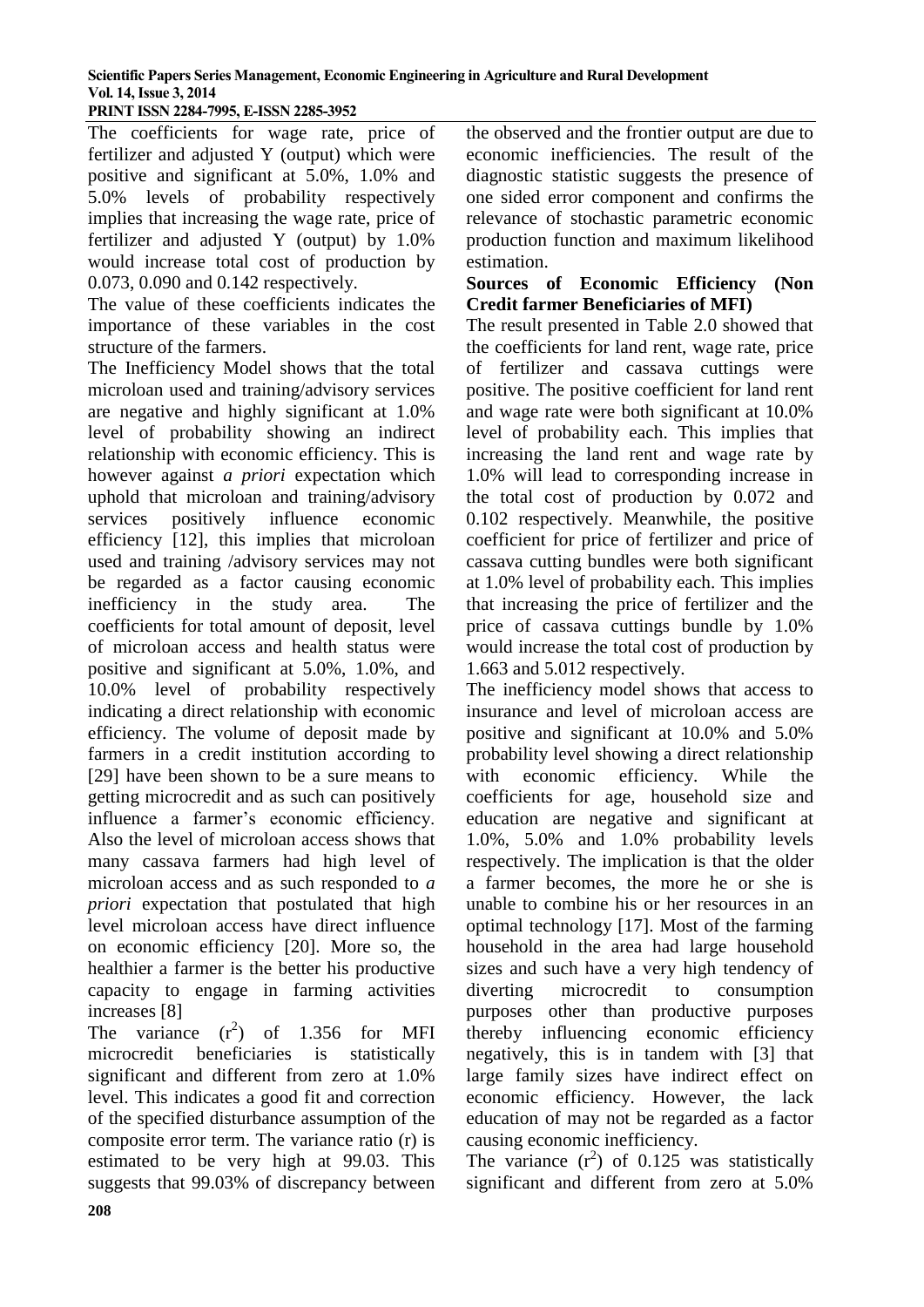#### **PRINT ISSN 2284-7995, E-ISSN 2285-3952**

level. This is an indication of a good fit and correctness of the specified distribution assumption of the composite error term. The variance error estimate for non credit farmer beneficiaries of MFI is high at 83.56%. This suggest that 83.56% of discrepancies between the observed and the frontier output are due to economic efficiency, this result confirms the work of [17; 30] who got a similar outcome in their study.

| Table 2. Maximum Likelihood Estimates of Economic Efficiency of Non MFI credit Cassava Farmer |
|-----------------------------------------------------------------------------------------------|
| Beneficiaries by Stochastic Frontier Production Function                                      |

| <b>Variables of Cobb- Douglas Frontier Model</b> |                   | <b>Estimates</b>           |
|--------------------------------------------------|-------------------|----------------------------|
|                                                  | <b>Parameters</b> | (Non credit beneficiaries) |
| Constant                                         | $\beta_0$         | 10.716***                  |
|                                                  |                   | (21.788)                   |
| Land rent for Area of land of cassava cultivated | $\beta_1$         | $0.072*$                   |
|                                                  |                   | (1.616)                    |
| Wage rate for Labour used in cassava cultivation | $\beta_2$         | $0.102*$                   |
|                                                  |                   | (1.663)                    |
| Price of fertilizer                              | $\beta_3$         | $0.030***$                 |
|                                                  | $\beta_4$         | (5.012)<br>$0.010***$      |
| Price of cassava cutting bundle                  |                   | (4.827)                    |
| Adjusted Y(Output)                               | $\beta_5$         | $-0.038$                   |
|                                                  |                   | $(-1.409)$                 |
| <b>Inefficiency Function</b>                     |                   |                            |
| Constant                                         | $\delta^0$        | 0.0973                     |
|                                                  |                   | (0.234)                    |
| Total Microloan used $(M_1)$                     | $\delta^1$        | $-0.122$                   |
|                                                  |                   | $(-0.900)$                 |
| Total amount of deposit $(M_2)$                  | $\delta^2$        | $-0.018$                   |
|                                                  |                   | $(-1.409)$                 |
| Training and advisory service( $M_3$ )           | $\delta^3$        | $-0.019$                   |
|                                                  |                   | $(-1.139)$                 |
| Membership of $group(M_4)$                       | $\delta^4$        | 0.048                      |
|                                                  | $\delta^5$        | (1.343)                    |
| Access to Insurance $(M_5)$                      |                   | $-0.877*$                  |
| Level of microloan accessibility( $M_6$ )        | $\delta^6$        | $(-1.744)$<br>$-0.258**$   |
|                                                  |                   | $(-2.445)$                 |
| Age $(M_7)$                                      | $\delta^7$        | $0.054***$                 |
|                                                  |                   | (7.735)                    |
| Household size $(M_8)$                           | $\delta^8$        | 5.761E-05**                |
|                                                  |                   | (15.380)                   |
| Farming experience(M <sub>9</sub> )              | $\delta^9$        | 0.002                      |
|                                                  |                   | (0.017)                    |
| Educational level( $M_{10}$ )                    | $\delta^{10}$     | $0.010***$                 |
|                                                  |                   | (8.574)                    |
| Health Status( $M_{11}$ )                        | $\delta^{11}$     | 4.678E-05                  |
|                                                  |                   | (1.164)                    |
| <b>Diagnostic statistics</b>                     |                   |                            |
| Sigma - squared                                  | $r^2$             | $0.126**$                  |
|                                                  |                   | (2.244)                    |
| Gamma                                            | $\mathbf r$       | $0.836***$                 |
|                                                  |                   | (9.328)                    |
| Log likelihood function                          | LLF               | 16.476                     |
| Likelihood ratio test                            | <b>LRT</b>        | 25.32                      |
| Mean technical efficiency                        | <b>MTE</b>        | 0.706                      |

Source: Field Survey, 2014.Figures in parenthesis are t- ratios

\*, \*\*, \*\*\* Significant at 10.0%, 5.0%, and 1.0% levels respectively

The result of the ranges of the frequency distribution of economic efficiency estimates for the farmers is shown in Table 3.0. The table revealed that the economic efficiency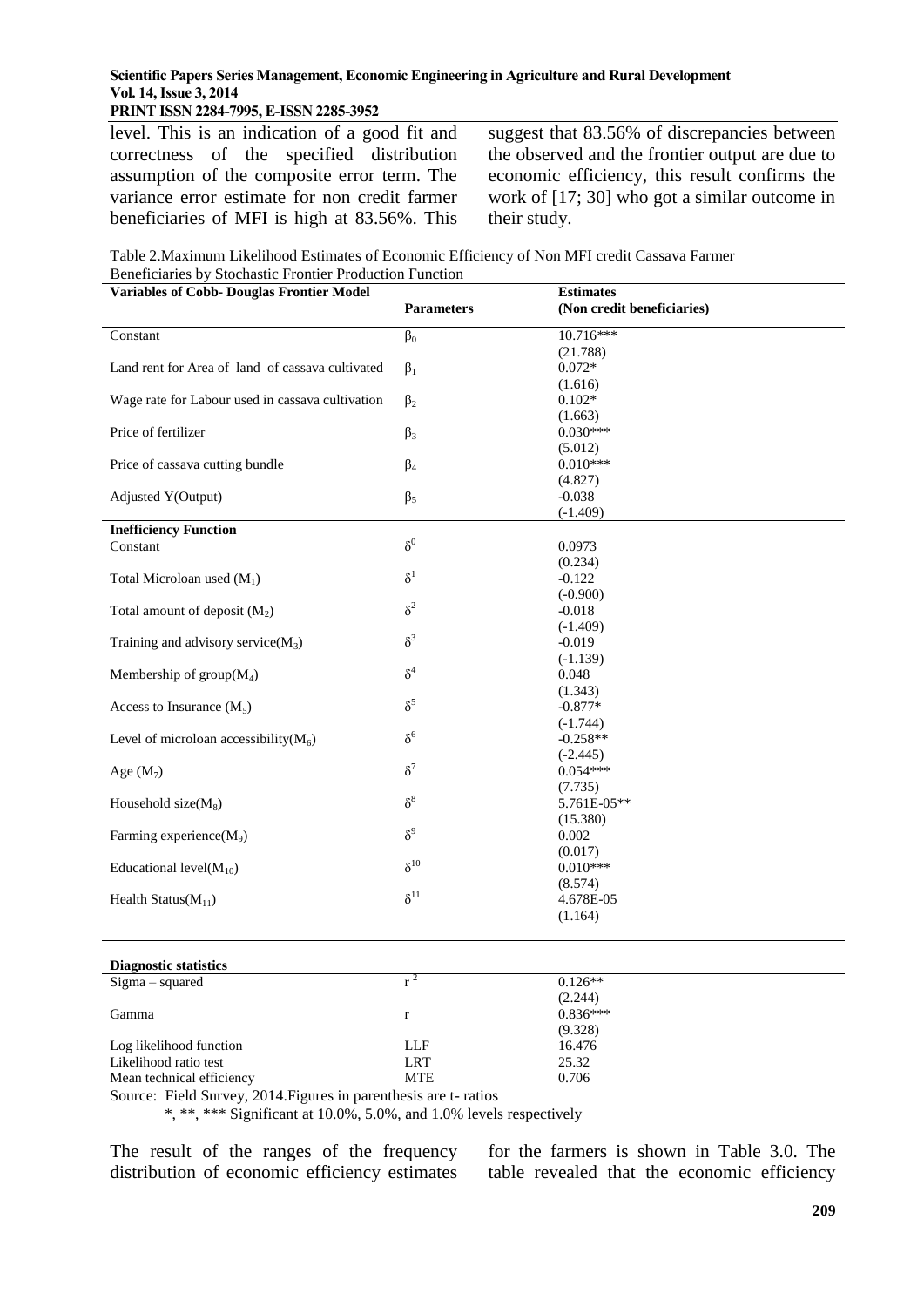**PRINT ISSN 2284-7995, E-ISSN 2285-3952** 

estimates of microcredit beneficiaries ranges from  $0.405 - 0.964$  and the mean economic efficiency is 0.829. The estimates shows that for an average microcredit beneficiary to attain the utmost level of economic efficiency in cassava production, whereas, the economic efficiency estimates for non microcredit beneficiaries ranges from 0.126 -0.951 with a mean of 0.750. In this case, for the average non microcredit beneficiary to attain the level of utmost economic efficiency in the sample

the farmer would need to experience a cost saving of  $21.100 (1 - 0.750/0.951)$  percent. Meanwhile, the least economically efficient cassava farmer for the microcredit beneficiary will have an economic efficiency gain of  $57(1)$  $-0.405/0.951$ ) percent if the farmer is to attain efficiency level of utmost economic efficiency in the study area, while, the case of non credit beneficiary is estimated to be 83.200  $(1 - 0.126/0.750)$  percent.

Table 3.Estimates of Economic Efficiency Ranges for Microcredit Beneficiaries and Non Credit Farmer Beneficiaries

| <b>Economic Efficiency</b> | <b>Microcredit</b>   |            | <b>Non</b>           |            |
|----------------------------|----------------------|------------|----------------------|------------|
| Level                      | <b>Beneficiaries</b> | Percentage | <b>Beneficiaries</b> | Percentage |
| $\leq 0.20$                |                      |            |                      | 2.50       |
| $0.21 - 0.30$              |                      |            |                      | 0.83       |
| $0.31 - 0.40$              |                      | 0.88       |                      | 2.50       |
| $0.41 - 0.50$              |                      | 1.75       | 6                    | 5.00       |
| $0.51 - 0.60$              | 8                    | 7.02       | 9                    | 7.50       |
| $0.61 - 0.70$              | 5                    | 4.39       | 11                   | 9.17       |
| $0.71 - 0.80$              | 13                   | 11.40      | 28                   | 23.33      |
| $0.81 - 0.90$              | 43                   | 37.72      | 27                   | 22.50      |
| $0.91 - 1.00$              | 42                   | 36.84      | 32                   | 26.50      |
| Mean                       | 0.829                |            | 0.750                |            |
| Minimum                    | 0.405                |            | 0.126                |            |
| Maximum                    | 0.964                |            | 0.951                |            |

Source: Field Survey, 2014.

Table 4 revealed the paired  $t - test$  analysis for economic efficiency of microcredit beneficiaries and non microcredit beneficiaries. The table showed that the mean for microcredit beneficiaries was 82.851 while that of non microcredit beneficiaries was 74.98. This result shows a mean deviation of  $7.876$  and  $t -$  statistic of  $3.854$  at a significant level of 1.0%.The implication is that there is a significant difference in the economic efficiency of the two groups of farmers. Thus the microcredit beneficiaries displayed higher economic efficiency than non microcredit beneficiaries.

Table 4.Paired t – test Analysis for Economic Efficiency of microcredit Beneficiaries and non credit farmer Beneficiaries

| <b>Variable</b>                      | Mean   | <b>Std Deviation</b> | <b>Mean Deviation</b> | <b>T</b> -Statistics |
|--------------------------------------|--------|----------------------|-----------------------|----------------------|
| <b>MFI</b> beneficiaries             | 82.851 | 12.363               | 7.876                 | $3.854***$           |
| Non beneficiaries                    | 73.975 | 18.191               |                       |                      |
| $0.$ $P'$ 110 $\ldots$ $P_{14}$ 0014 |        |                      |                       |                      |

Source: Field Survey Data, 2014.

#### **CONCLUSIONS**

The research focused on the contributions of microfinance institutions to economic efficiency of cassava farmers in Abia state, Nigeria. Cobb-Douglas production frontier cost function was estimated by Maximum Likelihood (ML) estimation to obtain ML estimates and inefficiency determinants. The

parameters obtained were found to be asymptotically efficient and consistent. The diagnostic statistics confirmed the superiority of stochastic production cost function. More MFI farmer related variables determined economic efficiency among the farmers. The MFI services beneficiaries were found to be more economically efficient in cassava production with a mean of 82.851 than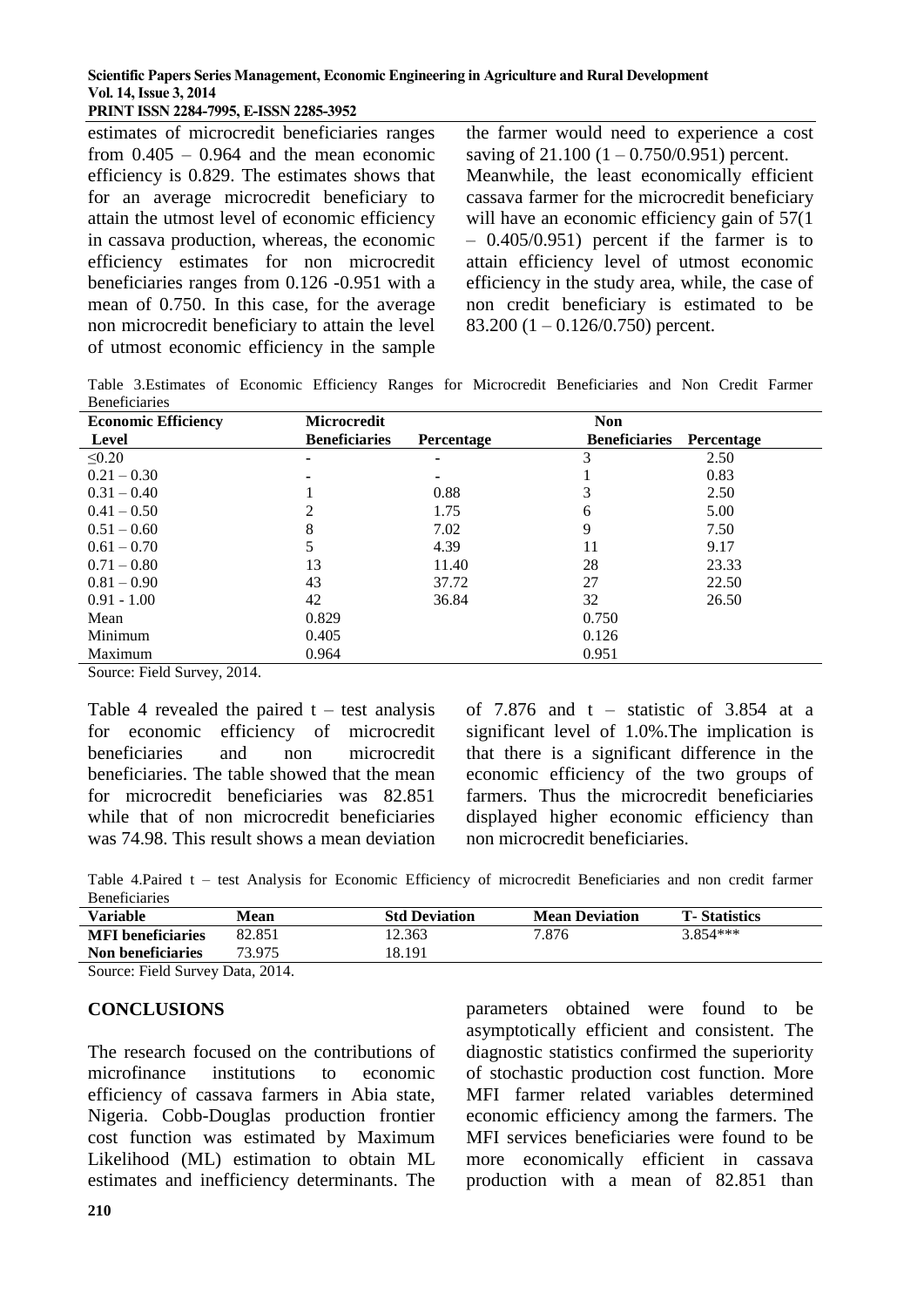**PRINT ISSN 2284-7995, E-ISSN 2285-3952**

farmers who were non beneficiaries with a mean of 74.98.

Based on this research it is recommended that government agricultural policy can take positive step to reduce interest rate to encourage MFI effort as a veritable platform that can positively influence economic efficiency in cassava production in Abia state, Nigeria.

Taking of insurance policies encouraged farmers to have great confidence in their production activities. Government extension outfit can encourage more cassava farmers to take up arable crop protection policies with the Nigeria Agricultural Insurance Cooperation (NAIC) or any insurance agency with specialty in agriculture.

Extension intervention efforts in policy formulation can focus on bridging the gap in supply of farm inputs such as fertilizer and cassava cuttings as this is strategic in cost efficient production of cassava.

#### **REFERENCES**

[1]Abia State Agricultural Development Project (ABSADP), 2005, A colossus in Agricultural Transformation P. 1-6.

[2]Aigner D.J., Lovell, C.A.K and Schmidt, P (1977). Formation and Estimation of Stochastic Frontier Production model. Journal of econometrics, 6, 21-37

[3] Akiram, W., Hussaini., Z. Sial, M.H., Hussain, I., 2008, "Agricultural Credit Constraints and Borrowing Behaviour of Farmers in Rural Punjab". European Journal of Scientific Research, 23(2), 294-304

[4]Amaza, P.S., Olayemi, J.K., 2002, Analysis of Technical Inefficiency in Food Crop Production in Gombe State, Nigeria. Applied Economics letter, 9, 51- 54

[5]Amaza P.S., Onu, J.I., Okunmadewa, F.Y., 2001, Identification of Factors that Influence the Technical Efficiency of Cotton Farmers in Nigeria. Agricultural Development Studies, 2(1), 133-145

[6]Battese, G., 1992, Frontier Production Functions and Technical Efficiency. A Survey of Empirical Application in Agricultural Economics. Agricultural Economics, 20, 185-208

[7]Bravo-Ureta, B. E., Pinheiro, A.R., 1997,"Technical, Economics and Allocative Efficiency in Peasant Farming. Evidence from the Dominican Republic. "The Development Economics" 35(1) 48 – 07

[8]Brian, F.C., 2001, Access and Control of Resources: Lessons from SANREM – CRSP. Agriculture and Human Value, 18 (1): 41- 48

[9]Central Bank of Nigeria (CBN), 2005, Microfinance

Policy, Regulatory and Supervisory Framework for Nigeria. Abuja, Nigeria Pp. 1-6

[10]Coelli, T.J., 1996, Recent Developments in Frontier Version 4.1c; A Computer Programme for Stochastic Frontier Production and Cost Function Estimation. Mimeo Department of Economics, University of England, Amidale.

[11]Consultative Group to Assist the Poor (CGAP), 2009, Branchless Banking-Scenarios for 2010. [http://technology.Cgap.org/.](http://technology.cgap.org/) Papers/ 105 -9 htm

[12]David, A. M., Okoye, C.U., 2010, "Accessibility of Microfinance Services and its Implication on Technical Efficiency among Cassava Farmers in Kogi State, Nigeria. Journal of Applied Agricultural Research 1(2), 11- 19

[13]Emerole, C.O., 2004, "Determinants of Household Income and Consumption Expenditure of Small holder farmers in Ikwuano LGA Abia State, Nigeria" PhD Dissertation, Michael Okpara University of Agriculture, Umudike, Abia State Nigeria.

[14] Farrell, J.M., 1957, The Measurement of Productive Efficiency. Journal of Royal Statistics Society, 120:253-81.

[15]Food and Agriculture Organization (FAO), 2000, Agriculture Towards 20 15/30. Technical Interim Report. April, 2000. Rome.

[16]Hazarika, G., Awang, J., 2003, Access to Credit, Plot Size and Cost Inefficiency Among Small Holder Tobacco Cultivators in Malawi. Agricultural Economics Journal, 29, 99-100.

[17]Idiong, I.C., 2007, Estimation of Farm Level Technical Efficiency In Small Scale Swamp Rice Production in Cross River State of Nigeria. A stochastic fronter approach. World Journal of Agricultural Science, 3(5),653-658.

[18]Jondrow, J. C., Lovell, A.K., Materoy, I.S., Schmidt, P., 1982, "On the Estimation of Technical Inefficiency in the Stochastic Frontier Production Function Model" Journal of Econometrics 1(9) 233 – 238

[19]Kalu, C.A., Mbanasor, J.A., 2008, Economic Efficiency of Commercial Vegetable Farmers In Akwa-Ibom State, Nigerian Agricultural Journal, 39 (2) 101- 106.

[20]Kohansal, M.R., Ghorbani, M., Mansowi, H., 2008, "Effect of Credit Accessibility of Farmers on Agricultural Investigation of Policy options in khorasan Razavi Province". Journal of Applied Sciences, 8 (23), 4455-4459.

[21]Meausen, W., Broeck, J.V.D., 1997, Efficiency estimation from Cobb-Donglas production functions, with composed error. International Economics Review, 18: 435-444.

[22]National Population Commission. (NPC), 2006, Preliminary 2006 census figures. Retrieved September, 2007 from<http://www.population.gov.ng/pop-figure>

[23]National Root Crops Research Institute (NRCRI), 2003, NRCRI Annual Report. Umudike, Umuahia, Abia State Nigeria.

[24] National Root Crops Research Institute (NRCRI),